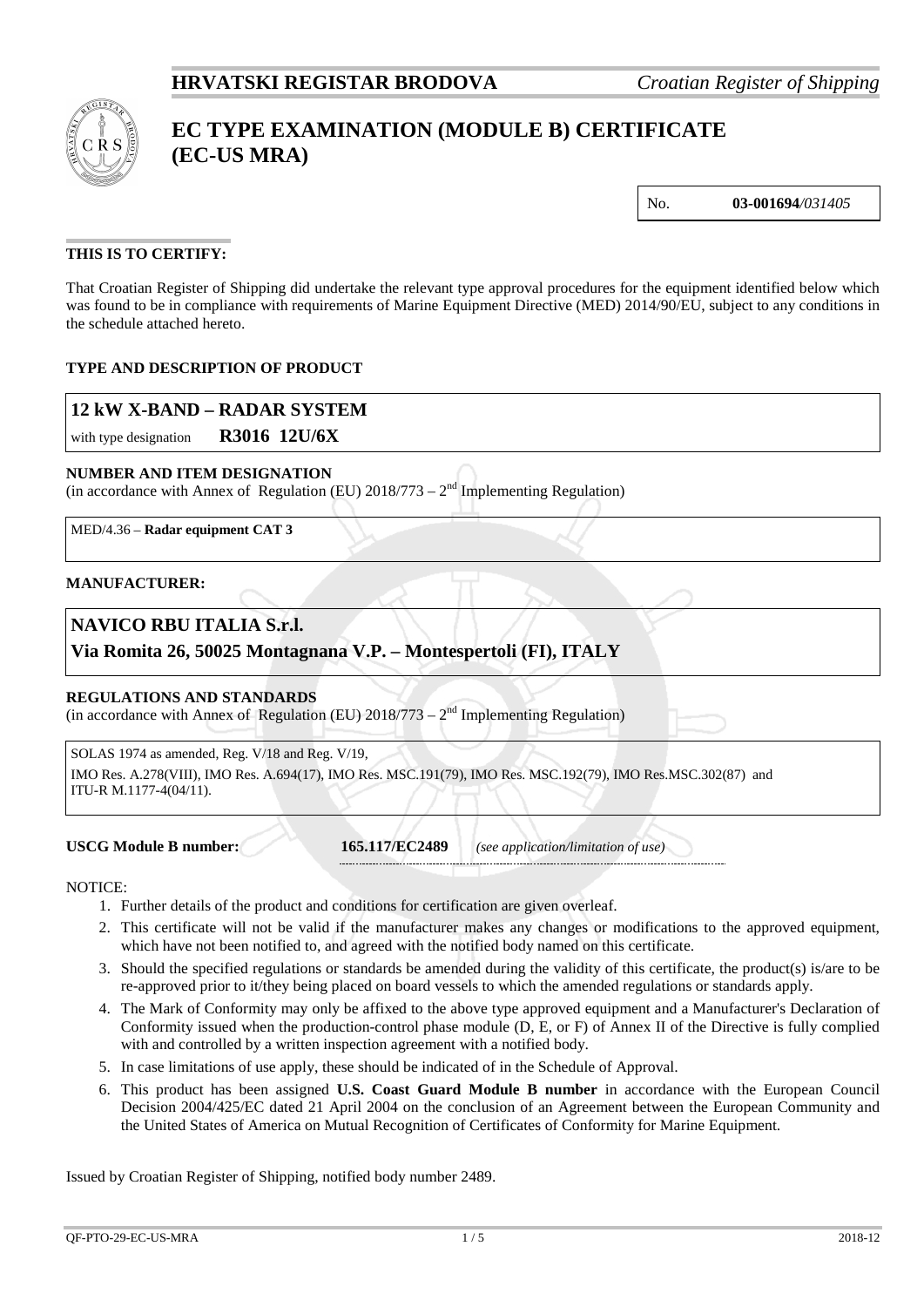#### This certificate is valid until: **2023-08-07** --------------------

Place and date: Split, 2019-08-08 Seal

Signature ....................... Marinko Popović, dipl.ing.

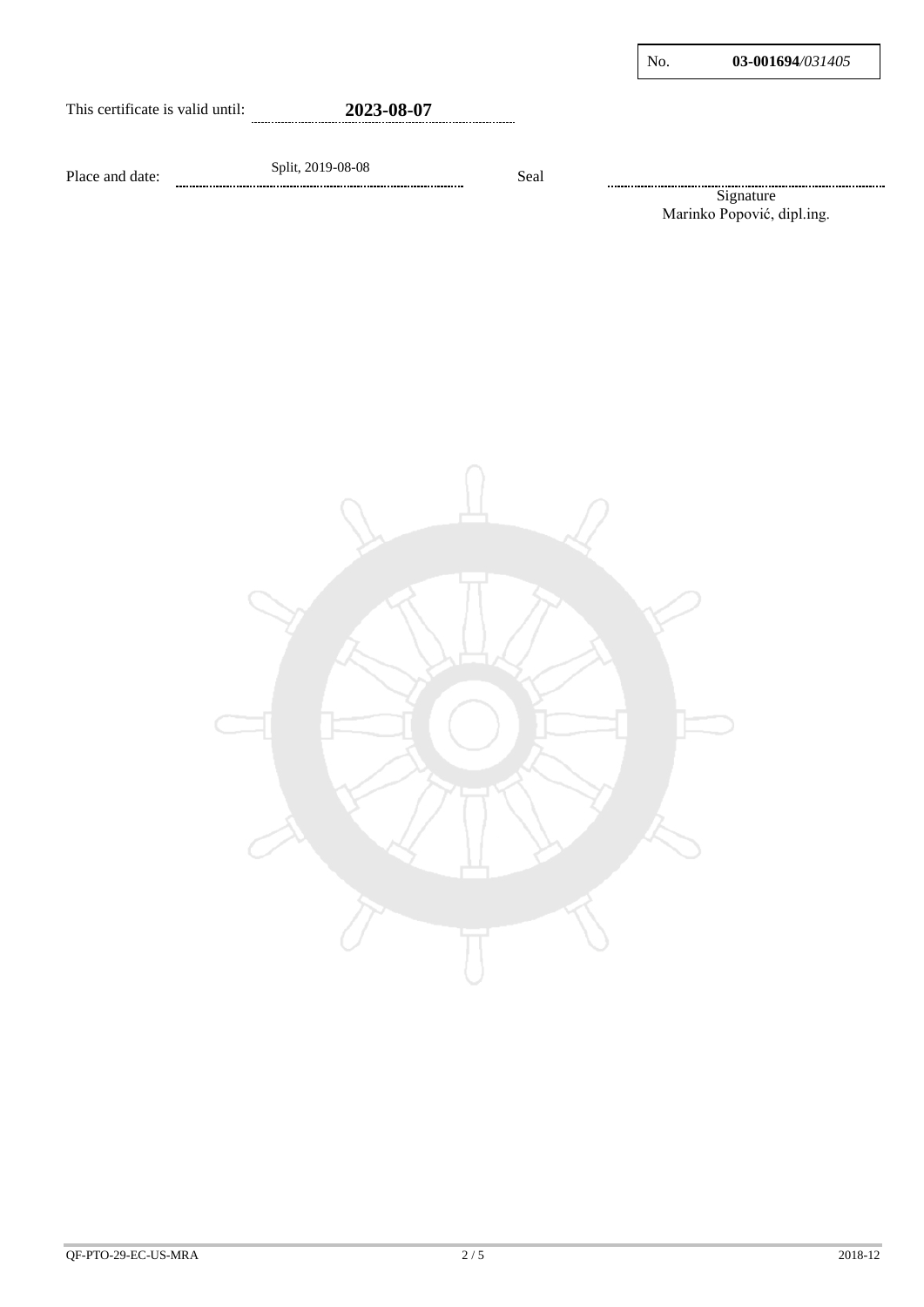# **THE SCHEDULE OF APPROVAL**

#### 1. **PRODUCT DESCRIPTION**

*R3016 12 kW X-BAND RADAR SYSTEM consists of the following components:*

|                  | Item name                        | Item number   |  |
|------------------|----------------------------------|---------------|--|
| 1.               | 12 kW SRT X-Band Lan Transceiver | 000-12383-001 |  |
| 2.               | X-BAND 6FT ANTENNA               | 000-10324-001 |  |
| 3.               | R3016, Radar Control Unit, 16"   | 000-12188-001 |  |
| $\overline{4}$ . | R3000 Power Supply Unit          | 000-12384-001 |  |
| 5.               | 15 m Power Cable                 | 000-12387-001 |  |
| 6.               | 15 m Ethernet Cable              | 000-12390-001 |  |
| 7.               | R3016 Bracket Mounting Kit       | 000-12412-001 |  |
| 8.               | High Speed NMEA0183 8WAY 2M      | 000-12393-001 |  |
| 9.               | 1.5 m HDMI DVI Cable             | 000-12427-001 |  |
| 10.              | SI80 Simrad Signal Interface     | 000-10425-001 |  |

#### 2. **APPLICATION/LIMITATION OF USE**

*R3016 12U/6X Radar is found to comply with the requirements for Radar carriage requirements on vessels up to 500 GT. This radar equipment fulfil Performance Requirements for CAT 3 Radar categories of ship/craft for SOLAS Ch. V:*

| Minimum operational display area diameter     | 180mm |  |
|-----------------------------------------------|-------|--|
| Minimum acquired radar target capacity        | 20    |  |
| Minimum activated AIS target capacity         | 20    |  |
| Minimum sleeping radar target capacity        | 100   |  |
| Minimum total AIS target and reports capacity | 120   |  |

*This product has been assigned U.S. Coast Guard Approval Category for the Automatic Tracking Aid (ATA) only. The manufacturer must obtain the Federal Communication Commission (FCC) certification on the Radar System before installation on board the U.S. vessel.*

*The system is tested for compliance to communicate with Bridge Alert Management System (BAM).*

#### 3. **DESIGN DRAWINGS AND SPECIFICATIONS**

*R3016 12U/6X HW INST & SYSTEM WIRING MAN, item number 988-10912-XXX; R3016 12U/6X SYSTEM CONFIG & MAINT MAN, item number 988-10913-XXX; R3016 12U/6X OPERATOR MANUAL, item number 988-10911-XXX; R2009/R3016 QSG Multlang, item number 988-10951-XXX; SI80 - Radar Serial Interface Box – Installation Guide.*

### **4. TYPE TEST RECORDS/LABORATORY RECOGNITION STATUS**

*Performance testing - IEC 62388 Ed. 2.0 (2013-06), CRS witness test - Montagnana, January/April 2016.; Environmental testing - IEC 60945 Ed. 4.0 (2002-08) including Corrigendum 1(2008); Serial interface testing - IEC 61162-1(2016), CRS witness test - Montagnana, August 2019.; Presentation of navigation information - IEC 62288 Ed. 2.0 (2014-07), CRS witness test - Montagnana, January/April 2016; CRS letter of approval - 1115/TSE/VB/031175 dated 2016-05-09 (All Technical Documents & Test Reports included).*

#### **5. MATERIALS OR COMPONENTS REQUIRED TO BE TYPE APPROVED OR TYPE TESTED**

*This approval remains valid for subsequent minor software amendments, as allowed by the SW numerical format. Written details of any such modification shall be submitted to and accepted by the approvals authority.*

#### **6. OTHER MATERIALS AND/OR COMPONENT**

*For more demanding installation (use of BAM and INS system only) Serial Input Expansion Box - Simrad SI80 may be used.*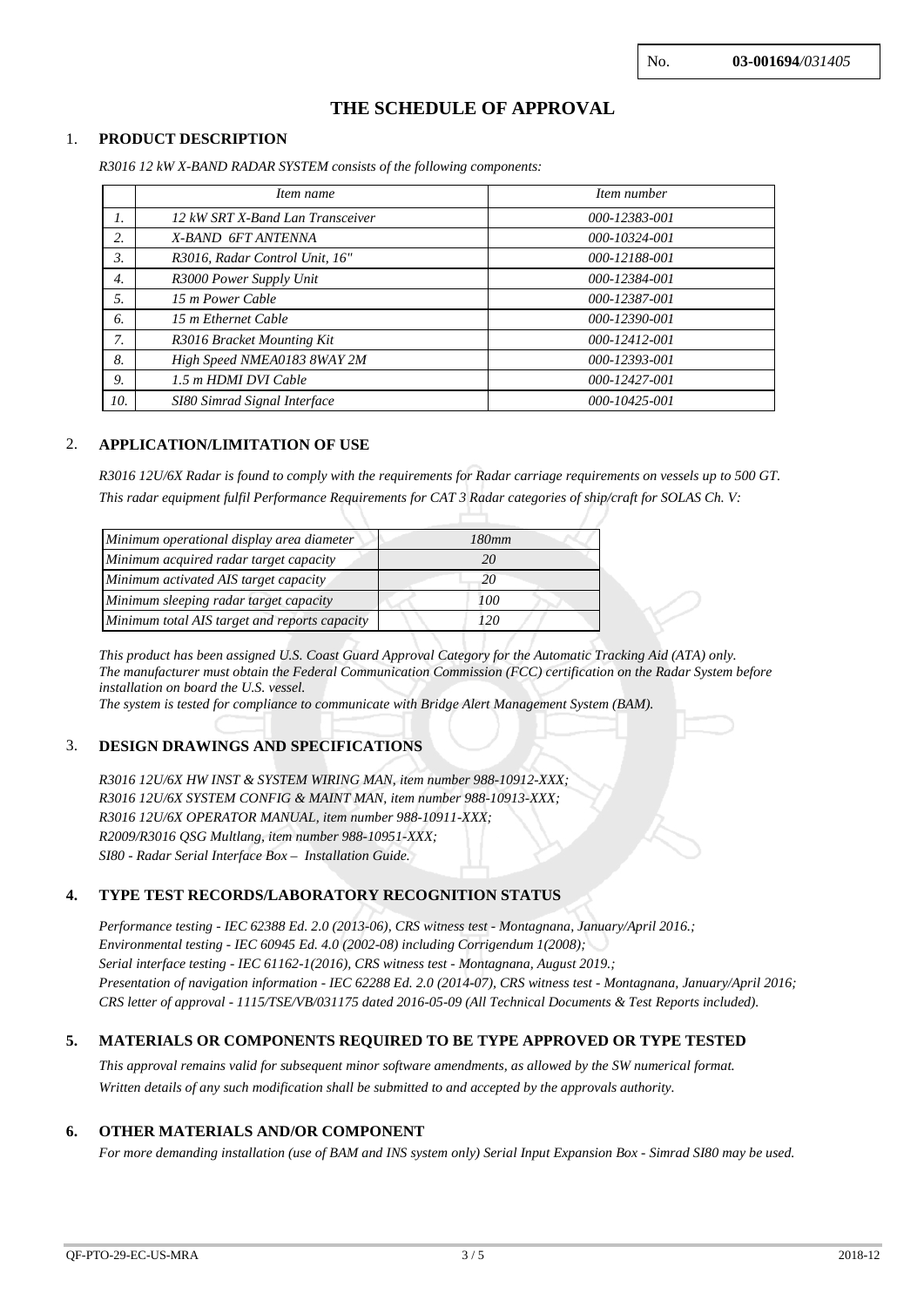No. **03-001694***/031405*

#### **7. PRODUCTION SURVEY REQUIREMENTS**

*The manufacturer is allowed to affix the Mark of Conformity to equipment referred and to issue a Declaration of Conformity as long as either of the following is fulfilled:*

*Module D – The quality system for production and testing shall be approved by the Notified Body.*

#### **8. ONBOARD INSTALLATION AND MAINTENANCE REQUIREMENTS**

*The R3016 12U/6X Radar shall be supplied by 24VDC in accordance with Installation Manual. The installation on board shall be verified and tested according to Installation & Operation Manual.*

#### **9. MARKING AND IDENTIFICATION**



Subject to compliance with the conditions in this Schedule of Approval which forms part of certificate, and those of Articles 9, 10 and 15 of the Directive, the Manufacturer is allowed to affix the "Mark of Conformity" to the Product described herein.

xxxx/yy *xxxx – the number of the Notified Body undertaking surveillance module(2489 in case of CRS) yy – the last two digits of year mark affixed*

> This product has been assigned US Coast Guard Module B number **165.117/EC2489**. In those instances where the Notified Body conducting the conformity assessment in accordance with either Module D, E or F of the Marine Equipment Directive is not CRS, such Notified Body would use the above U.S. Coast Guard Module B number to provide the manufacturer with the U.S. Coast Guard approval number by noting it on the Certificate of Conformity, thereby authorizing the manufacturer to mark the product accordingly.

#### **10. OTHER**

 *SOFTWARE:*

| Item name                         | SW version |  |
|-----------------------------------|------------|--|
| R3016, 12U/6X Software            | 1.0.XX     |  |
| <b>Radar Application Software</b> | 6.0.XX     |  |
| <b>SRT Software Version</b>       | 81.XX      |  |
| <b>SRT</b> Protocol               |            |  |

#### *OPTIONAL EQUIPMENT:*

| Item name                      | Item No.      |
|--------------------------------|---------------|
| R3000 Power Supply Unit        | 000-12384-001 |
| Heater Upgrade kit for SRT Lan | 000-12386-001 |
| 30 m Power Cable               | 000-12388-001 |
| 65 m Power Cable               | 000-12389-001 |
| 30 m Ethernet Cable            | 000-12391-001 |
| 65 m Ethernet Cable            | 000-12392-001 |